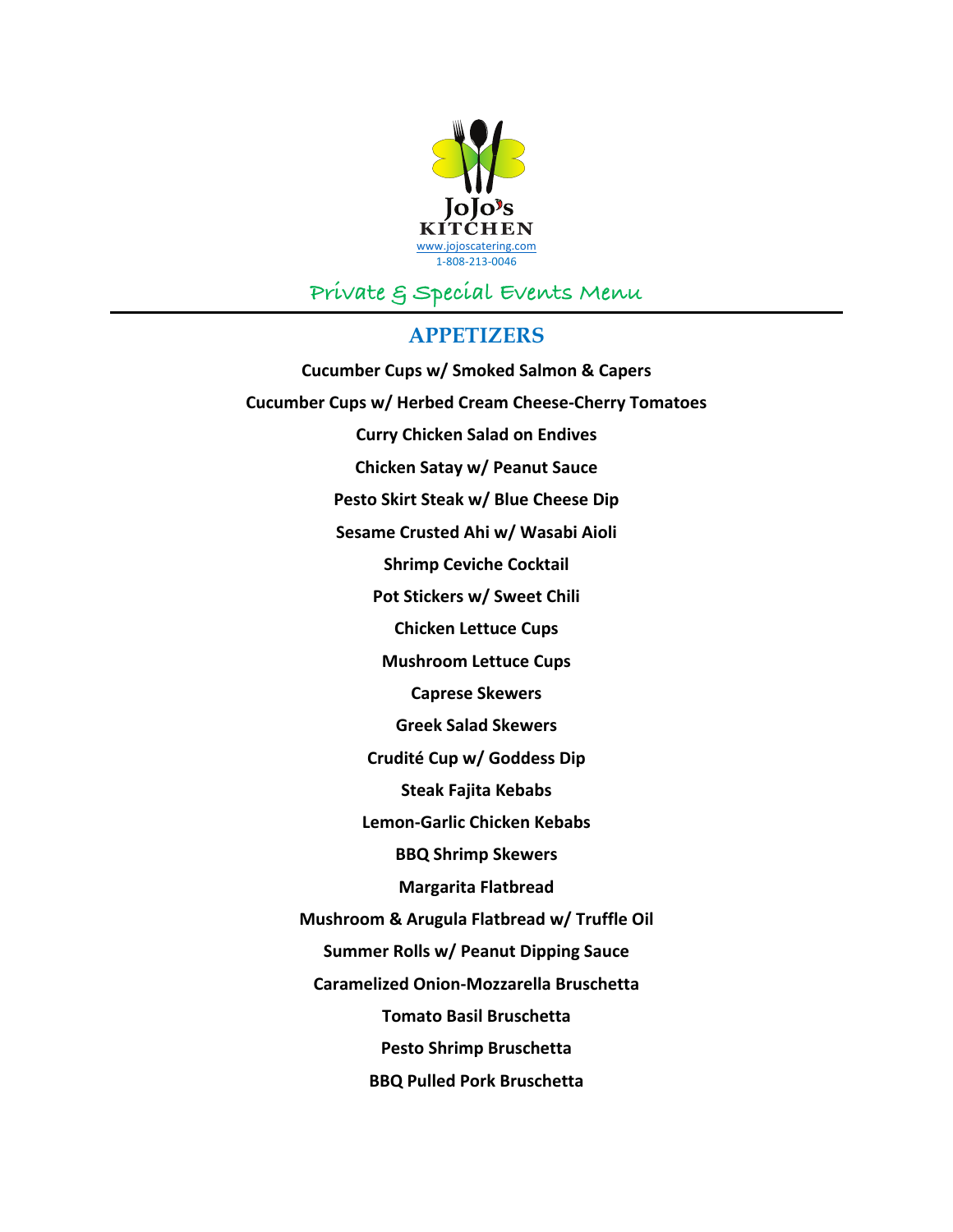# **ENTREES**

#### **BEEF**

**Beef Bourguignon Teriyaki Beef Short Ribs Cajun Rib Eye w/ Corn Salsa New York Steak w/ Chimichurri Prime Rib Roast w/ Creamy Horseradish My Honey's Meatloaf w/ Mushroom Sauce** 

## **PORK**

Pork Tenderloin w/ Creamy Rosemary-Dijon **Pork Tenderloin w/ Ginger Soy Reduction** Asian BBQ Pork Ribs w/ Garlic Egg Noodles **Vietnamese Lemongrass Pork Tenderloin** Cajun Pork Chops w/ Corn Relish

## **CHICKEN**

**Cornish Hen w/ Apple-Sausage Stuffing Chicken Marsala w/ Mushroom Sauce Oven Roasted Herbed Chicken Chicken w/ Lemon Caper Sauce BBQ Chicken Teriyaki Chicken** 

### **SEAFOOD**

 **Garlic Shrimp Salmon w/ Dill Lemon Sauce Japanese Style Baked Salmon Cajun Spiced Salmon w/ Pineapple Salsa** Sesame Crusted Ahi Tuna w/ Soy Ginger Lime Sauce - MP **Herb Crusted White Fish w/ Fennel & Bell Peppers**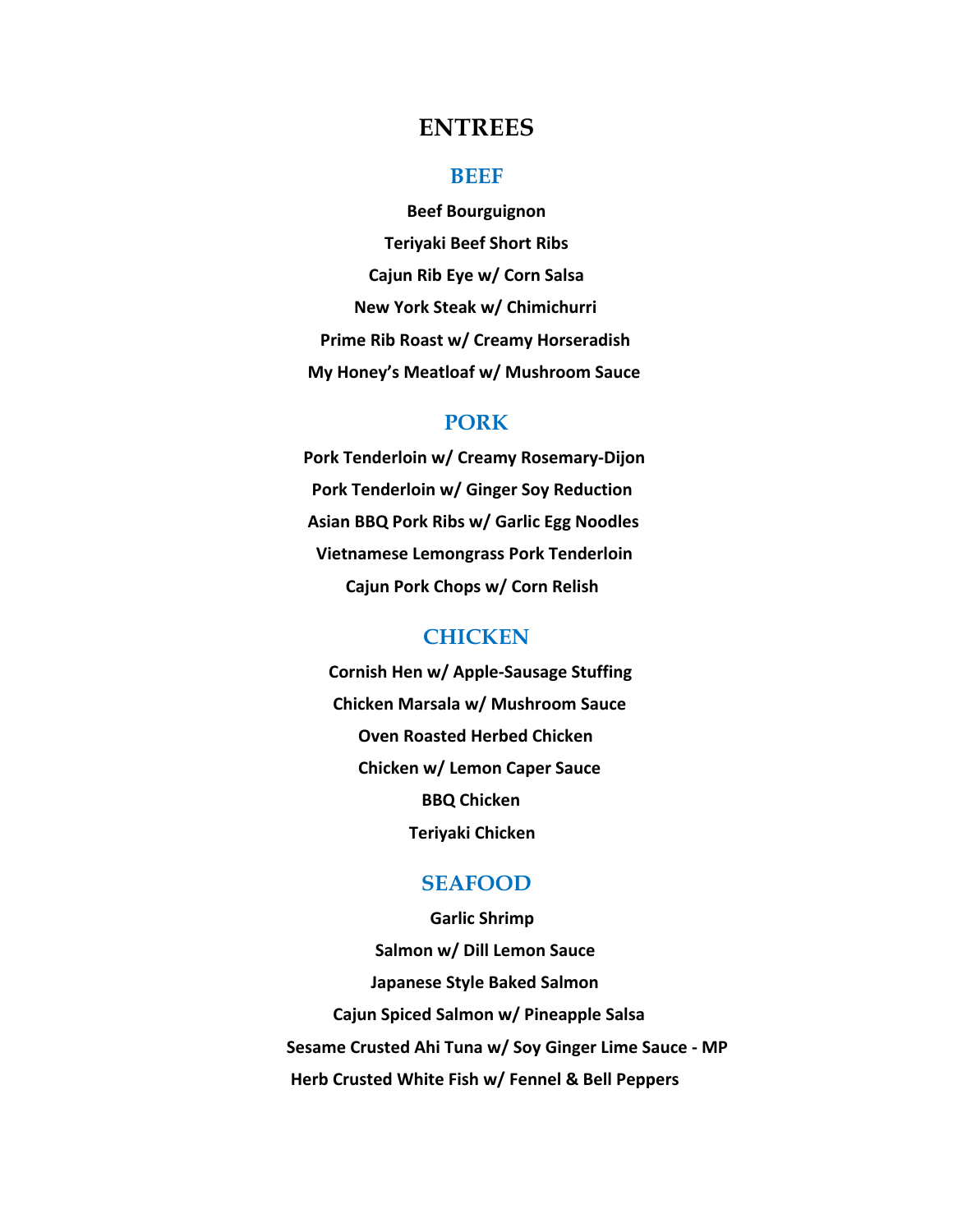## **VEGAN & VEGETARIAN PASTA & NOODLES**

 **Pesto Pasta Primavera Spaghetti & Meatballs** Vegan Curry Tofu w/ Cashews **butter and the Chicken Alfredo** w/ Linguine **Vegan Chickpeas & Tomato stew Classic Beef Lasagna** Thai Curry w/ Vegetables & Tofu **be a computer of the Conduct Conduct Conduct Conduct Conduct Conduct Conduct Condu** 

 **Roasted Vegetable Lasagna Shrimp Scampi w/ Linguine** Pad Thai Noodles



## **STIR-FRY DISHES**

 **Chicken & Broccoli Thai Basil Chicken Stir-Fry Beef & Broccoli Thai Basil Beef Stir Fry Shrimp & Broccoli Eive Spiced Shrimp Stir-Fry Pepper Steak Stir-Fry Mixed Vegetable Stir-Fry** 



# **RICE VEGETABLES**

 **Hapa Rice Grilled Asparagus Brown Rice Roasted Baby Carrots Coconut Rice Herbed Butter Mushrooms Basmati Rice Sauté Mixed Vegetables w/ Thyme Calrose Rice Grilled Vegetables w/ Chimichurri Plain Jasmine Brussel Sprouts w/ Bacon & Honey Basmati w/ Toasted Almonds Steamed Broccoli & Cauliflower** Basmati w/ Lemon Zest & Parsley **Show Peas w/ Shitake & Teriyaki Bok Choy w/ Garlic Sauce**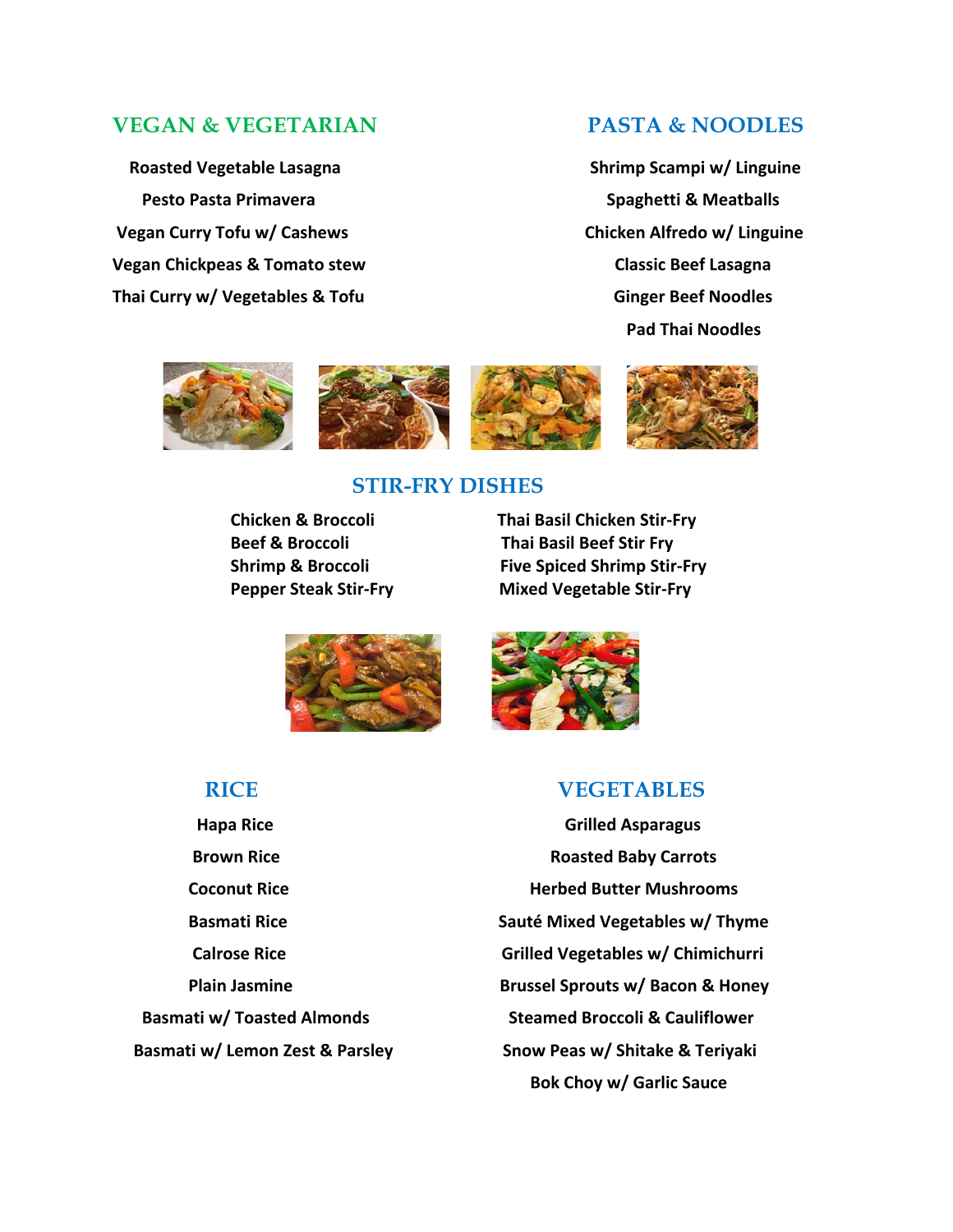# **SALAD**

 **Strawberry Summer Salad w/ Balsamic Vinaigrette Signature Fall Salad w/ Maple Balsamic Italian Salad w/ Garlic Parmesan Dressing Greek Salad w/ Lemon Vinaigrette Classic Caesar w/ Croutons** 



 **Caprese Pasta Salad Mediterranean Orzo Pasta Salad Classic Tabbouleh Salad Cucumber & Tomato Salad Broccoli Salad w/ Bacon Hawaiian Macaroni Salad Potato Salad w/ Mustard Vinaigrette** 

# **SOUP**

**Clam Chowder Shrimp Bisque Potato Leek Soup Chicken Noodle Minestrone Texas Beef Chili Artichoke Soup**

**White Bean & Kale Soup** 

# **CALL: 808-213-0046**

**EMAIL:** chef@jojoscatering.com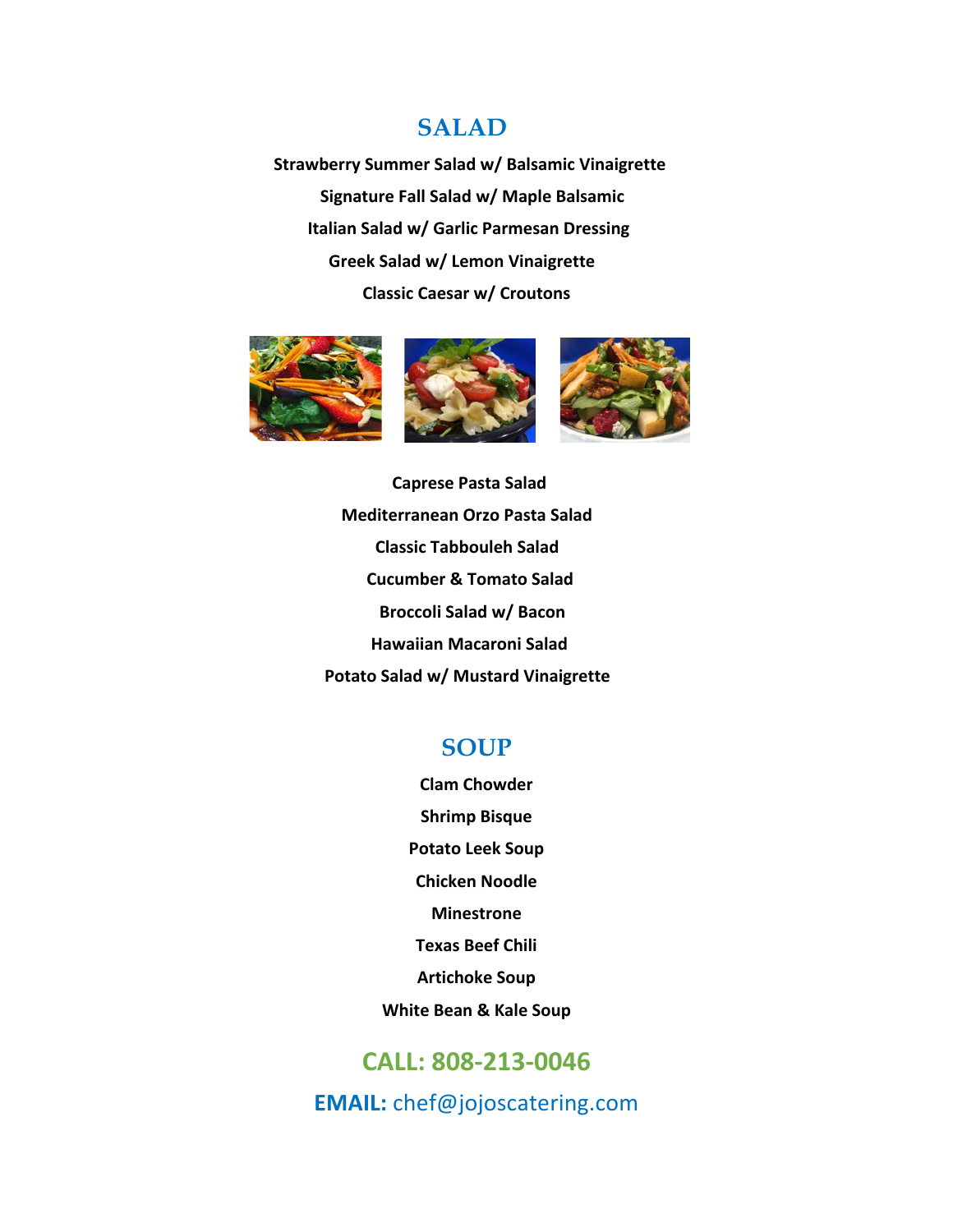# **DESSERTS**

**Fresh Fruit Cups**

 **Fresh Pineapples & Watermelon**

 **Chocolate Covered Strawberries**

 **Plain Cheese Cake w/ Chocolate Glaze**

 **Assorted Cupcakes**

 **No-Bake Berry Tiramisu**

 **Hawaiian Coconut Cream Pies**

 **Chocolate Haupia Pies**

 **Apple Pie w/ Vanilla Ice Cream**

 **Strawberry Short Cakes**

 **Chocolate Mousse w/ Raspberry Sauce**

 **Fudge Brownies & Ice Cream**

 **Assorted Mini Cookies**

 **Thai Sticky Rice w/ Fried Bananas**

 **Thai Sticky Rice w/ Mangos**







 **Bon Appetit….**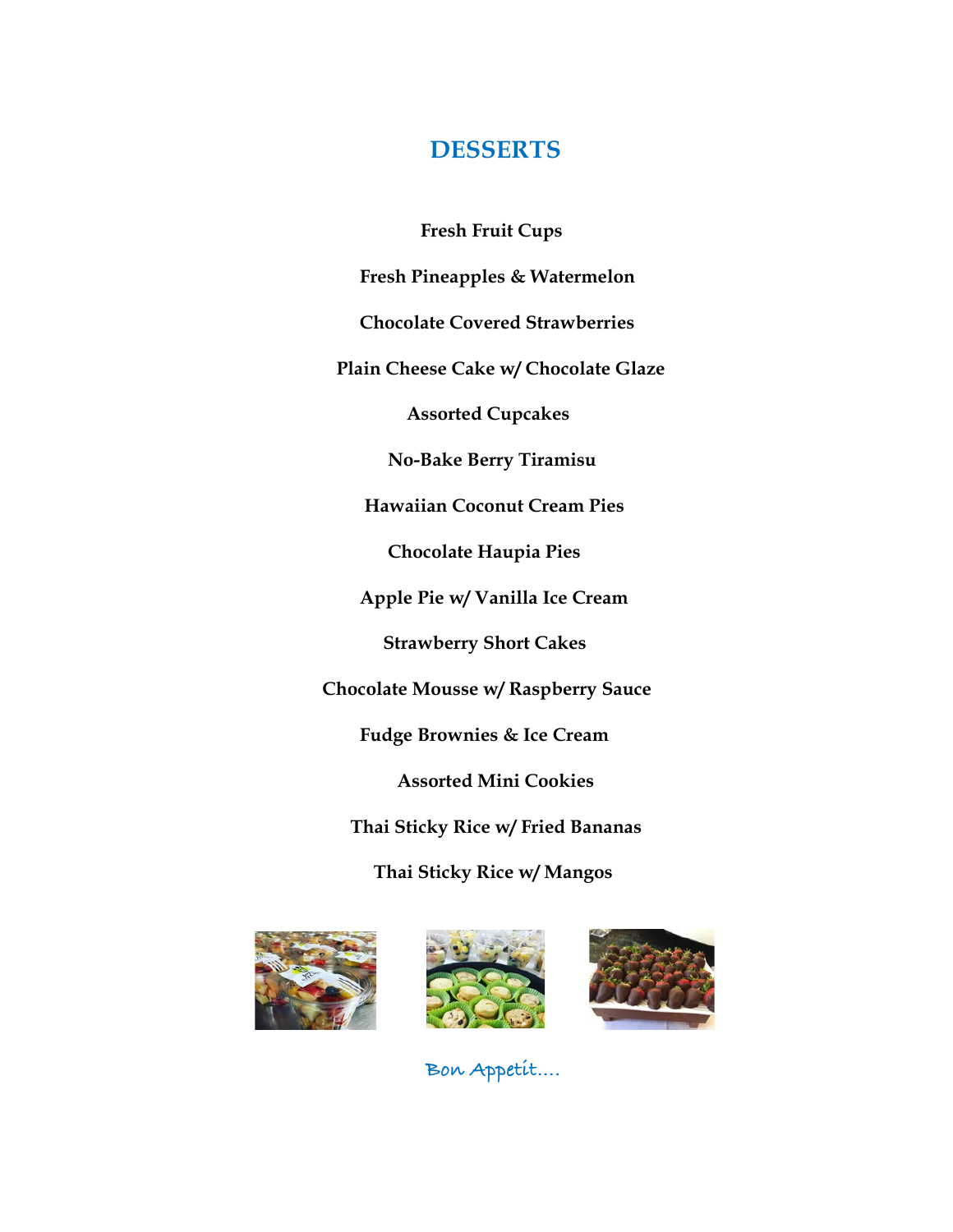

## **PRICES**

#### **BUFFET PRICES**

Steaks & Seafood Options for Buffet - Add \$5

**1 Side Item - \$5 Per Person 1 Entrée Item - \$6 Per Person 2 Entrees & 2 Sides - \$20 Per Person 3 Entrees & 2 Sides - \$25 Per Person 4 Entrees & 3 Sides - \$35 Per Person 5 Entrees & 4 Sides - \$45 Per Person** 

# **Appetizers & Soup**

**1 Soup Item - \$5 per person 1** Appetizer Item - \$5 per person **2 Appetizer Items - \$10 per person 3 Appetizer Items - \$15 per person 4 Appetizer Items - \$20 per person 5** Appetizer Items - \$25 per person

#### **DESSERTs**

**1 Dessert Item - \$3 per person 2 Dessert Items - \$6 per person 3 Dessert Items - \$9 per person 4 Dessert Items - \$12 per person 5 Dessert Items - \$15 per person**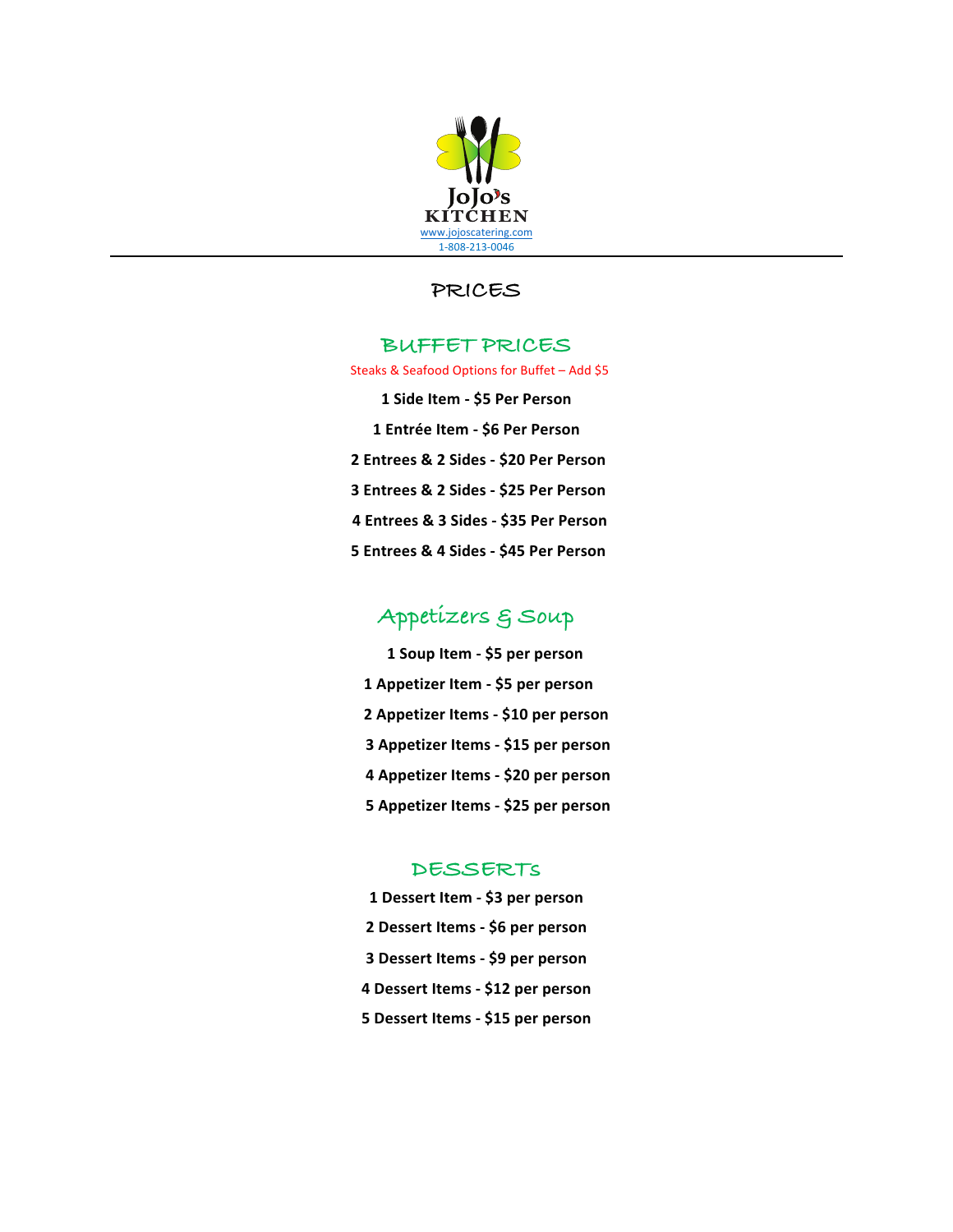

#### **Fruit Platter**

Pineapples, Strawberries, Watermelon, Grapes, Blueberries.

**Cheese Platter** Cheddar, Gouda, Pepper Jack, Goat, & Crackers.

#### **Antipasto**

Mixture of Cured Meats, Cheese, Olives, Artichokes, Crostinis.

#### **Crudité Platter**

Mixture of Vegetables & Dip. DIP CHOICES: **Hummus, Curry Hummus, Tzatziki, Spinach, Ranch**

**Small (Serves 10) - \$45.00 Medium (Serves 20) - \$70.00 Large (Serves 30-40) - \$100.00**

# **~~~ Shrimp Cocktail Platter**

**Sm. (serves 10) - \$50 Med. (serves 20) - \$75**  Lg. (serves 30) - \$95

# **Personal Chef – In House**

**~ Plated Meals ~**



**One Course ~ \$55 per person Choose One Salad, One Entree, One Side, & One Dessert**

**Two Courses ~ \$85 per person Choose One Salad, Two Entrees, Two Sides, & One Dessert**

**Three Courses - \$125 per person Choose One salad, Three Entrees, Two Sides, & One Dessert**

**NOTE: Steaks & Seafood Options – Add \$10**

**Additional Fee: \$50 per hour for Chef's time & travel**